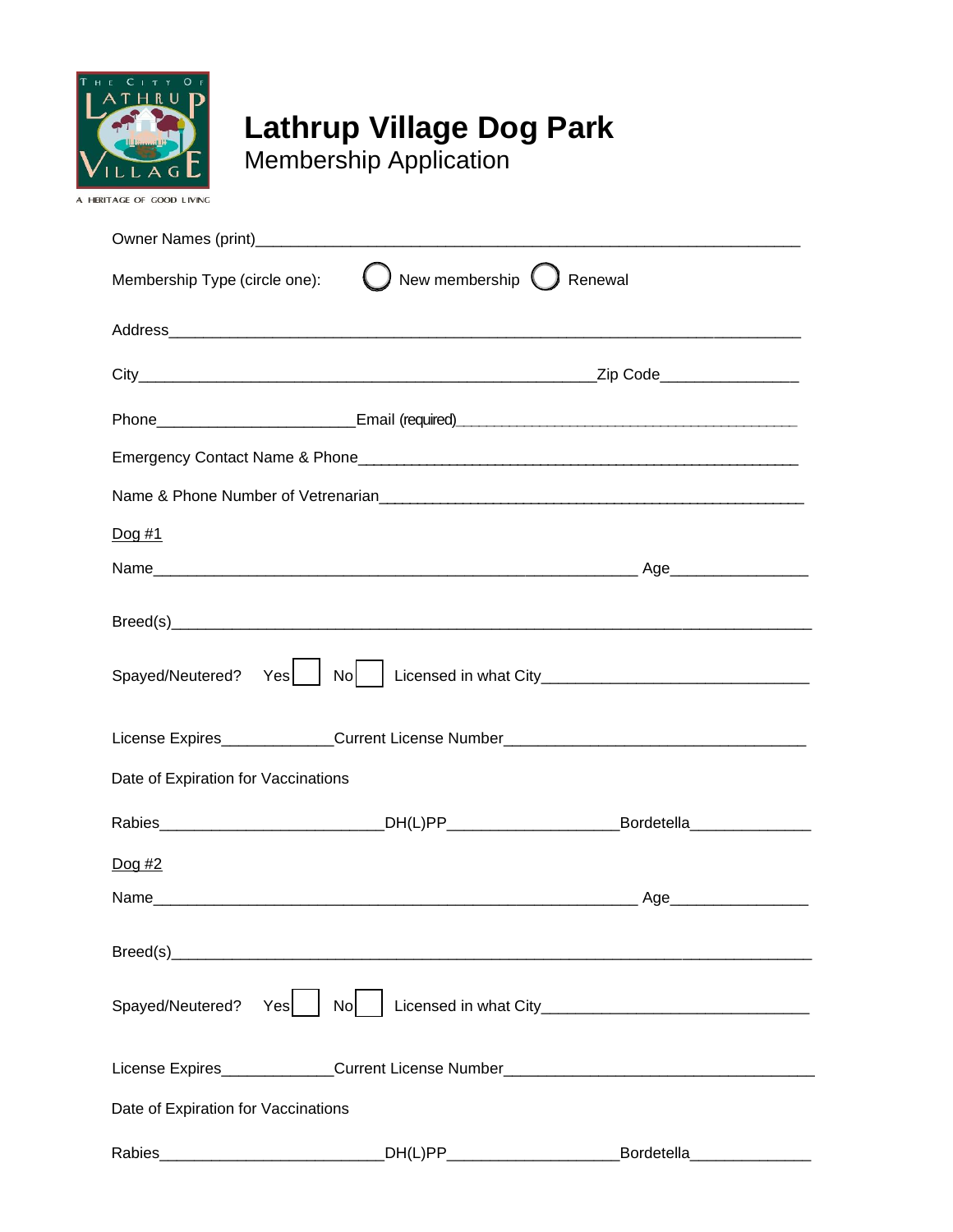#### **CITY OF LATHRUP VILLAGE - WAIVER AND RELEASE FOR USE OF DOG PARK**

PLEASE READ THIS FORM CAREFULLY. IN CONSIDERATION FOR PERMISSION TO USE THE CITY'S DOG PARK, YOU ARE EXPRESSLY ASSUMING ALL RISKS OF AND LEGAL LIABILITY FOR YOUR USE OF THE DOG PARK. YOU ALSO WAIVE AND RELEASE ALL CLAIMS FOR INJURIES, DAMAGES, OR LOSS THAT YOU AND/OR YOUR DOG(S) MAY SUSTAIN AS A RESULT OF USING THESE FACILITIES OR PARTICIPATING IN ANY AND ALL ACTIVITIES AT OR ASSOCIATED WITH USE OF THE DOG PARK.

I acknowledge that I have voluntarily applied to participate and use with my dog(s) the Dog Park owned and operated by the City of Lathrup Village. I understand that the act of unleashing my dog(s) and being in the Dog Park presents a risk of injury to me, any persons that accompany me, other people using the Dog Park, my dog(s) and other dogs. I understand that these risks are entirely my responsibility and I knowingly and voluntarily assume that responsibility. When this Waiver and Release refers to "my dog," it includes any dog that I bring to the Dog Park, regardless of whether I am the legal owner of the dog. I am responsible for any dog I bring to the Dog Park.

I understand that the licensing and registration system for use of the Dog Park does not insure or guarantee that all dogs in the Dog Park are safe or healthy. I further acknowledge and assume the risk that all dogs in the Dog Park might not have been vaccinated for bordetella, distemper, parvovirus and/or rabies, all of which present a risk of injury or disease to me, any individuals (including children) who accompany me to the Dog Park, and my dog(s). I also acknowledge that there are certain inherent risks of injury or damage, including propensity of a dog to behave in a dangerous manner; inexperience or irresponsibility of a dog owner/handler; inability to predict a dog's reaction to sound, movement, objects, persons or other animals; dog fights, dog bites, and injuries to humans and other dogs; dog disappearance, theft or unlawful capture; dog escape over or under fences; plants in the area that may be poisonous to dogs or people; mosquitoes, ticks, chiggers, fleas, or other insects that may be present; and wild animals, including without limitation skunks, raccoons, opossums, or stray dogs that could be present in the Dog Park, all of which might injure or infect my dog(s); trip or slip and falls, premises defects, equipment failure, failure in instruction/supervision, and other circumstances inherent to dog and/or outdoor activities. I understand that the Dog Park is an unsupervised facility and I expressly assume responsibility for all risks associated with the Dog Park and any buildings, fixtures and equipment contained in it. I knowingly and voluntarily accept these risks in exchange for the privilege of using the Dog Park.

In consideration for the privilege of using the Dog Park and other valuable consideration, receipt of which is hereby acknowledged, I fully and forever release, discharge and hold harmless the City of Lathrup Village, its elected and appointed officials, employees, agents and volunteers for and from any claim for loss, damage or injury, known or unknown, anticipated or unanticipated, without limitation, to myself and to my dog(s), arising out of or in any way incident or related to use of the Dog Park by my dog(s), me and anyone accompanying my dog(s) or me, regardless of the cause. I agree to indemnify and hold harmless the City of Lathrup Village, its elected and appointed officials, employees, agents and volunteers for and from all loss and expense, including legal costs, attorney's fees and expert witness fees, and from any and all liability for injury or death to any person or damage to property, arising out of or in any way incident or related to use of the Dog Park by my dog(s), myself and anyone accompanying my dog(s) or me.

**Photo/Video Authorization** I hereby give my consent for the City of Lathrup Village to use photos/video coverage of myself and/or minor child participating in a City of Lathrup Village sponsored program or event in future marketing materials. I acknowledge those pictured will only be named with their consent, or parent/guardian consent if younger than 18 years of age. I acknowledge event attendees must contact the photographer at the event if they wish themselves/their children to not be photographed.

BY MY SIGNATURE BELOW, I ACKNOWLEDGE THAT I HAVE CAREFULLY READ THIS WAIVER AND RELEASE AND UNDERSTAND ITS CONTENTS. I HAVE RECEIVED A COPY OF THE DOG PARK RULES AND REGULATIONS, AND I HAVE READ AND UNDERSTAND THEM. I WILL COMPLY WITH THESE RULES AND WILL EXPLAIN THEM TO OTHERS I MAY BRING TO THE DOG PARK TO ENSURE THEIR COMPLIANCE WHILE USING THE DOG PARK. I FURTHER CERTIFY THAT I AM NOT AWARE OF ANY INCIDENT IN WHICH MY DOG(S) HAS/HAVE SHOWN AGGRESSIVE, FIGHTING OR BITING BEHAVIOR TOWARD PEOPLE OR OTHER ANIMALS.

Dog Owner (Signature) Dog Owner (Signature)

Dog Owner (Print Name)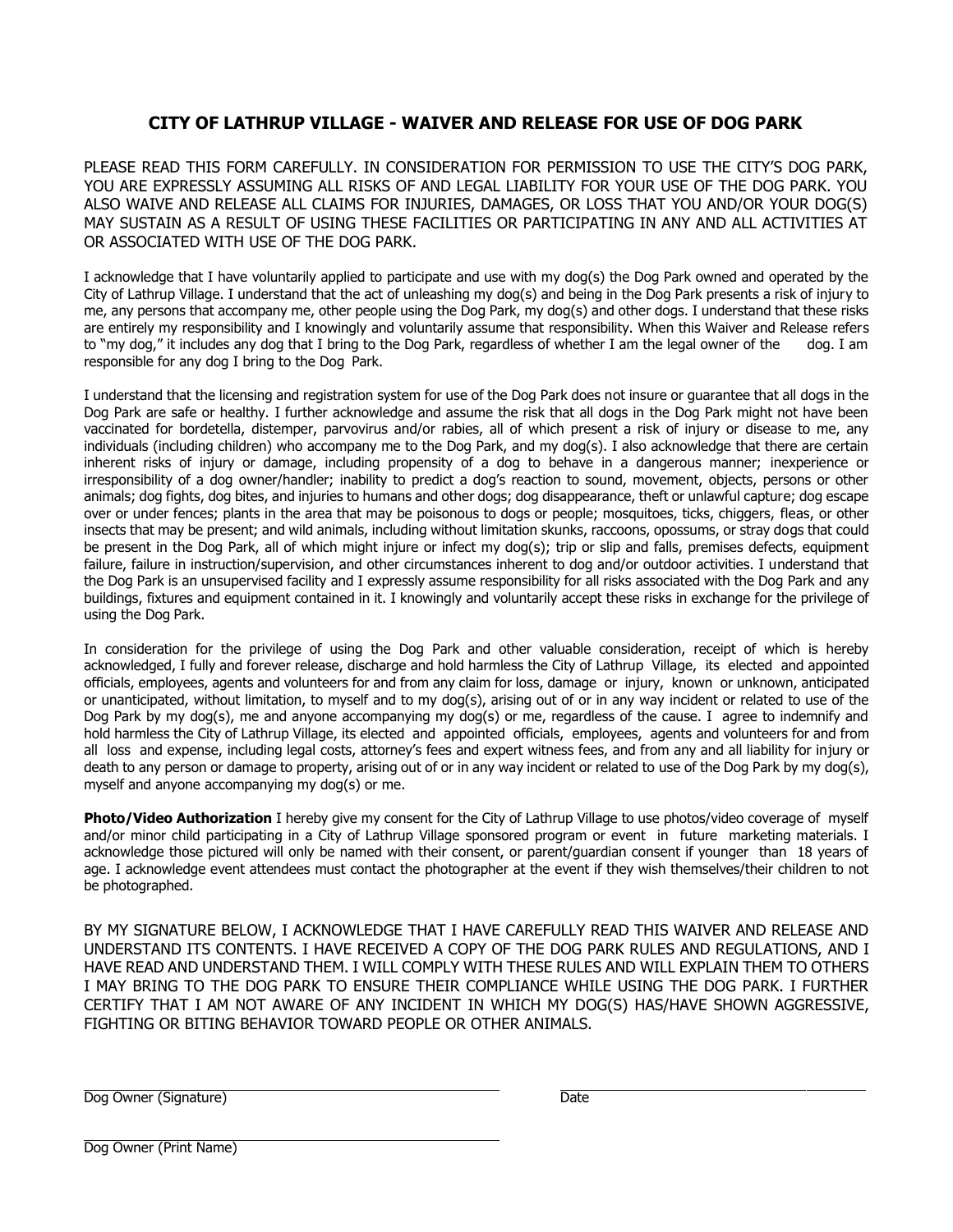

## **Lathrup Village Dog Park**

Membership Agreement

A HERITAGE OF GOOD LIVING

The Lathrup Village Dog Park is for the use of members only.

### Membership Requirements

- Proof of current vaccination for Bordetella, Rabies, and DHPP (Distemper, Parainfluenza, Hepatitis, and Parvovirus) or DHLPP (including Leptospirosis)
- Current Lathrup Village dog license. Non-residents must provide proof of dog license in their residing city.
- Complete membership application, signed waiver and membership agreement.
- Members must agree to comply with the City of Lathrup Village Dog Parks Rules and Regulations. Failure to respect and follow rules may result in revocation of membership with no refund.
- Annual fee of \$15 per dog, \$10 for each additional dog in the same household. There is a \$5 annual discount per dog for dogs with valid Canine Good Citizen certification or similar temperament certification. Owner must provide copy of certification.
- Non-residents will have an annual fee of \$20 per dog, \$10 for each additional dog in the same household.
- Annual fee will not be prorated.
- Memberships run from March through February, the same as Lathrup Village dog licenses.

#### Reporting Incidents

- Dog bites must be promptly reported to Lathrup Village Parks & Recreation Department and the Lathrup Village Police Department. According to the Michigan Penal Code 750.66, Owners are required to give information about the dog when it has bitten someone. The owner must provide vaccination information and must stay at the scene. The penalty for violating is up to 93 days in jail and/or a \$500 fine.
- To report violators of any rules and regulations above, please contact us through email at recreation@lathrupvillage.org.

Failure to respect and follow rules placed may result in revocation of your membership without refund.

These rules are subject to change at any time. Members will be notified of any changes at least thirty (30) days in advance, through the contact information provided on the membership application.

I agree to the Lathrup Village Dog Park Rules & Regulations:

\_\_\_\_\_\_\_\_\_\_\_\_\_\_\_\_\_\_\_\_\_\_\_\_\_\_\_\_\_\_\_\_\_\_\_

\_\_\_\_\_\_\_\_\_\_\_\_\_\_\_\_\_\_\_\_\_\_\_\_\_\_\_\_\_\_\_\_\_\_\_ \_\_\_\_\_\_\_\_\_\_\_\_\_\_\_\_\_\_\_ Dog Owner (Signature) Date